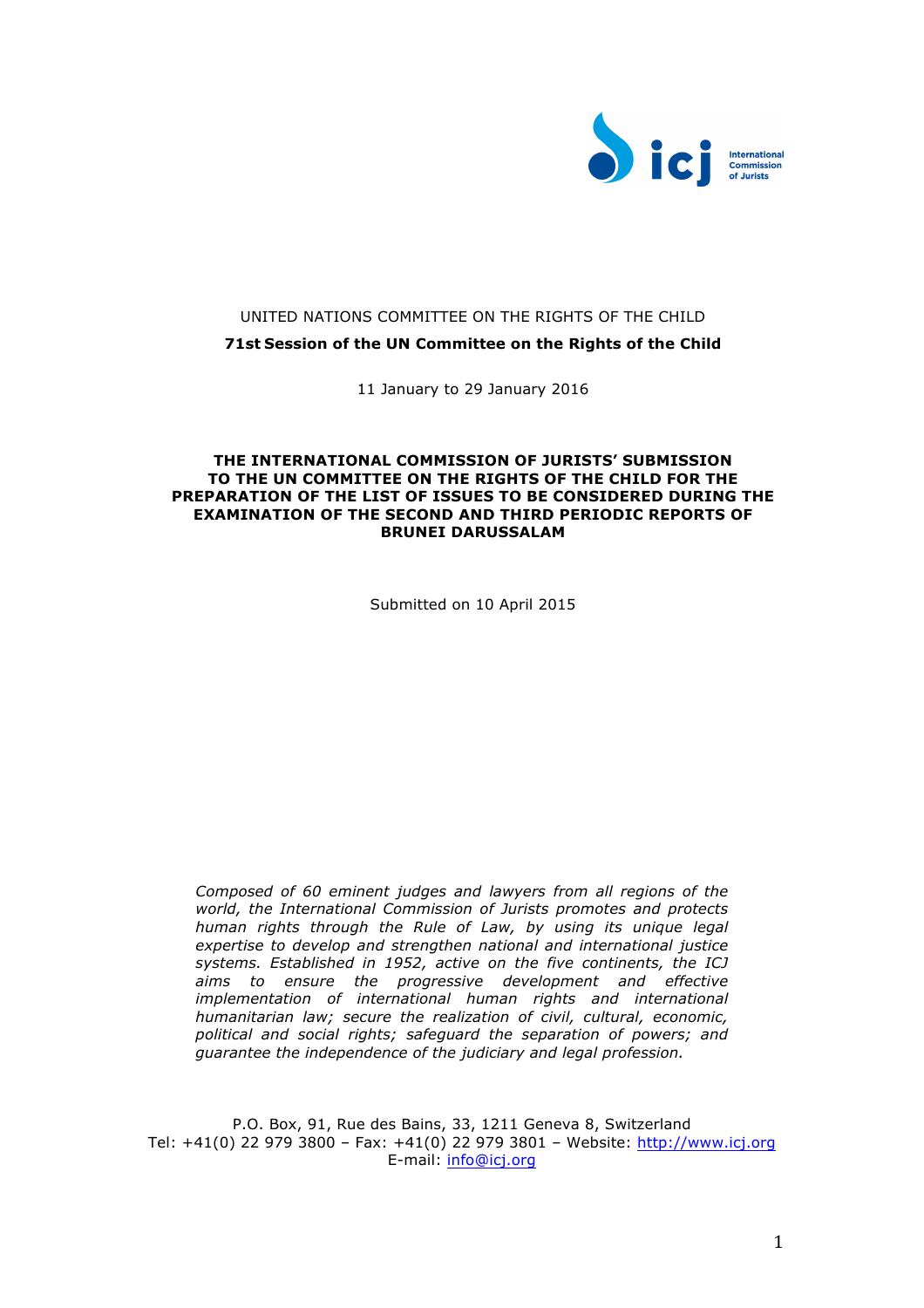# **ICJ Submission to the Committee on the Rights of the Child on the Preparation of the List of Issues for the Examination of the Second and Third Periodic Reports of Brunei Darussalam**

1. The International Commission of Jurists (ICJ) welcomes the opportunity to contribute to the preparation by the Committee on the Rights of the Child (the Committee) of the List of Issues (LOI) for the examination of the Second and Third Periodic Reports of Brunei Darussalam pursuant to Article 44 of the Convention on the Rights of the Child (the Convention).

# **Executive Summary**

- 2. In this submission, the ICJ draws the attention of the Committee to the concerns related to:
	- i.) the minimum age of criminal responsibility;
	- ii.) minimum age for marriage and/or forced marriage;
	- iii.) whipping as a judicially imposed punishment on children; and
	- iv.) undue limitations on the right to freedom of religion.
- 3. The ICJ concludes this submission with a list of recommended questions for inclusion in the List of Issues for the examination of Brunei Darussalam

# **i.) the minimum age of criminal liability**

- 4. There are two main sources of criminal laws in Brunei: the Penal Code, which was enacted in 1951 during the British colonial period and revised in 2001, and the Syariah Penal Code, which was enacted in 2013. Both the Penal Code and the Syariah Penal Code apply to both Muslims and non-Muslims, although there are some provisions in the Syariah Penal Code that apply to Muslims only.<sup>1</sup> The Penal Code and the Syariah Penal Code run in parallel with each other. There are "offences" that are found in both, the Penal Code and Syariah Penal Code, such as murder, "causing hurt or injury", and "sodomy".<sup>2</sup>
- 5. At present, there are no official publicly available rules to determine clearly whether a case will be heard before the ordinary courts or Syariah courts. However, in a briefing given to foreign diplomats in January 2015, Hj Mohd Yusree Hj Junaidi, Assistant Solicitor-General at the Attorney General's Chambers (AGC), explained that each criminal case would be investigated by the Royal Police Force and, once the investigation had been completed, the

 $1$  Examples of provisions that apply to Muslims only are: Section 194 on failure to perform Friday prayers, Section 236 on the non-payment of *zakat*, i.e. taxation of income and wealth of a Muslim or obligatory alms given by Muslims, etc.

<sup>2</sup> Section 82(2) of the Syariah Penal Code defines "sodomy" or *liwat* as "sexual intercourse between a man and another man or between a man and a woman other than his wife, done against the order of nature, that is through the anus". On the other hand, Section 377 on "unnatural offences" under the ordinary Penal Code describes "sodomy" as "carnal intercourse against the order of nature with any man, woman, or animal."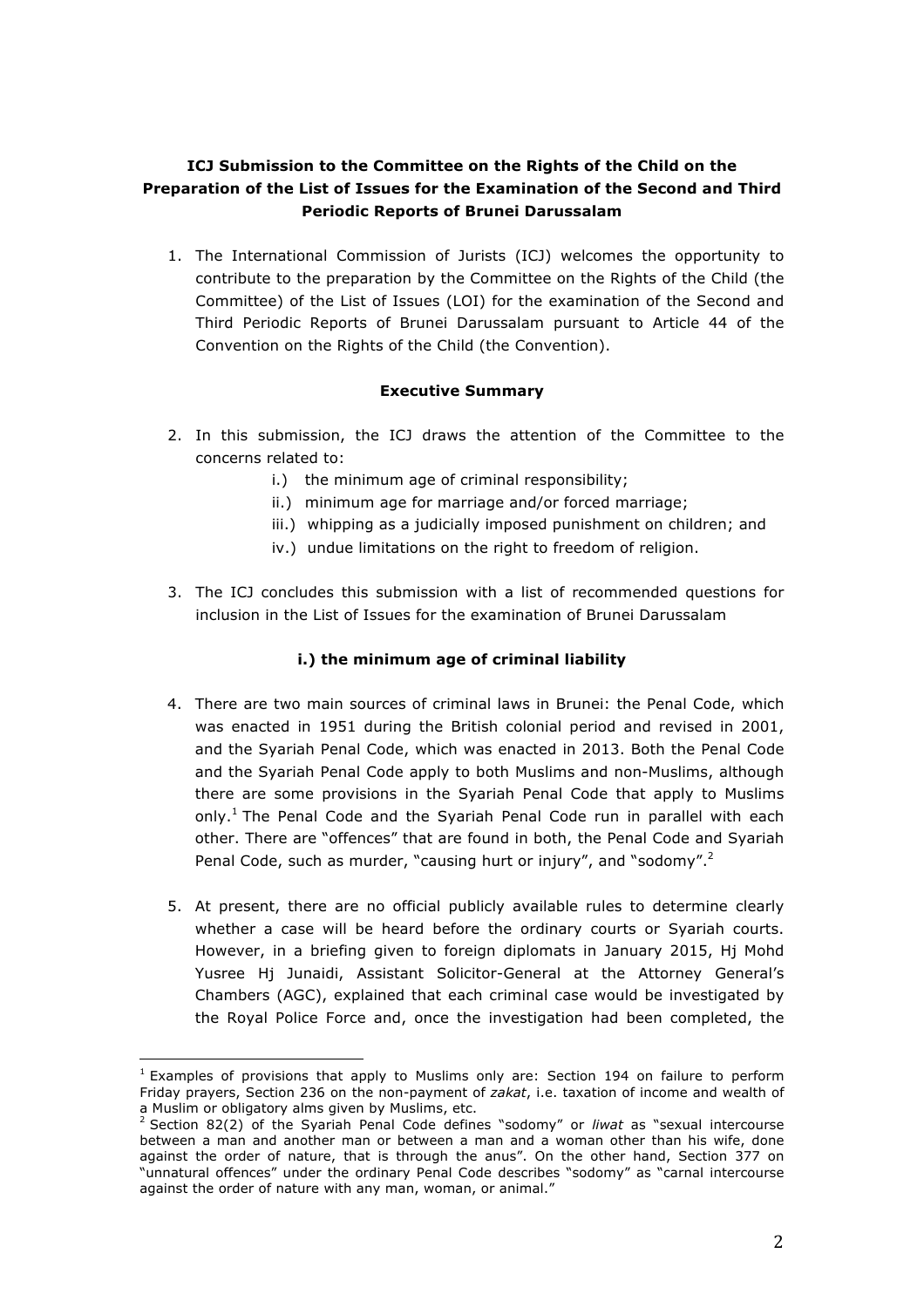case would be forwarded to public prosecutors at the Attorney General's Chambers, who would then assess the case with the assistance of the Syariah Chief Prosecutor. They would determine whether the case would be transferred to the Syariah Court for prosecution or whether the public prosecutor would bring proceedings under the Penal Code in the ordinary criminal courts.3

- 6. At the outset, it should be noted that it is concerning that there is a lack of publicly available and clear rules on how to determine which court would try people, including children, charged with crimes that are defined as offences under both the Penal Code and Syariah Penal Code. The ICJ considers this situation to be inconsistent with the principle of legal certainty, one of the critical underpinnings of the rule of law, and which, in turn, acts as a safeguard against arbitrary prosecution, conviction, and punishment.<sup>4</sup> Further, the organization is concerned that the situation may also be inconsistent with the rights of children in conflict with the law who, within any criminal justice system, are entitled to enjoy the right to equality before the law and equal protection of the law without discrimination in accordance with, among others, Article 2 of the Convention.
- 7. Under the Penal Code, children under seven years of age are not criminally responsible.<sup>5</sup> Those between the ages of seven and 12 may be criminally liable if it is shown that they are capable of discerning right from wrong or that the child in question has "attained sufficient maturity of understanding to judge the nature and consequences of his [or her] conduct on that occasion."6 This means that if the *doli incapax* presumption is successfully rebutted, a sevenyear-old child may be held criminally responsible under the Penal Code.
- 8. The ICJ considers that the fact that children from the age of seven may be held criminally responsible under the Penal Code is inconsistent with the State Party's obligations under Article 40(3) of the Convention. In elucidating States Parties' obligations under Article 40(3) of the Convention, the Committee took into consideration Rule 4.1 of the United Nations Standard Minimum Rules for the Administration of Juvenile Justice (the "Beijing Rules") according to which the minimum age of criminal responsibility "shall not be fixed at too low an age level, bearing in mind the facts of emotional, mental and intellectual maturity".<sup>7</sup> The Committee authoritatively held that a minimum age of criminal responsibility below the age of 12 years is not "internationally acceptable" and encouraged those States Parties with a minimum age of criminal responsibility lower than 12 years of age to increase it to 12 as the absolute minimum age of criminal responsibility and to continue to increase it

<sup>3</sup> Quratul-Ain Bandial, *Foreign Envoys Briefed on Syariah*, The Brunei Times, 31 January 2014, available at http://bt.com.bn/news-national/2014/01/31/foreign-envoys-briefed-syariah.

<sup>4</sup> *Pietraroia v. Uruguay*, Communication No. 44/1979, UN Doc. CCPR/C/OP/1 at 76 (1984), paras. 13.2 and 17.

<sup>5</sup> Section 82 of the Penal Code of Brunei.

<sup>6</sup> Section 83 of the Penal Code of Brunei.

 $7$  The Human Rights Committee in turn has referred to taking into account "physical and mental immaturity"; See General Comment No. 32, UN Doc. CCPR/C/GC/32 (2007), para. 43.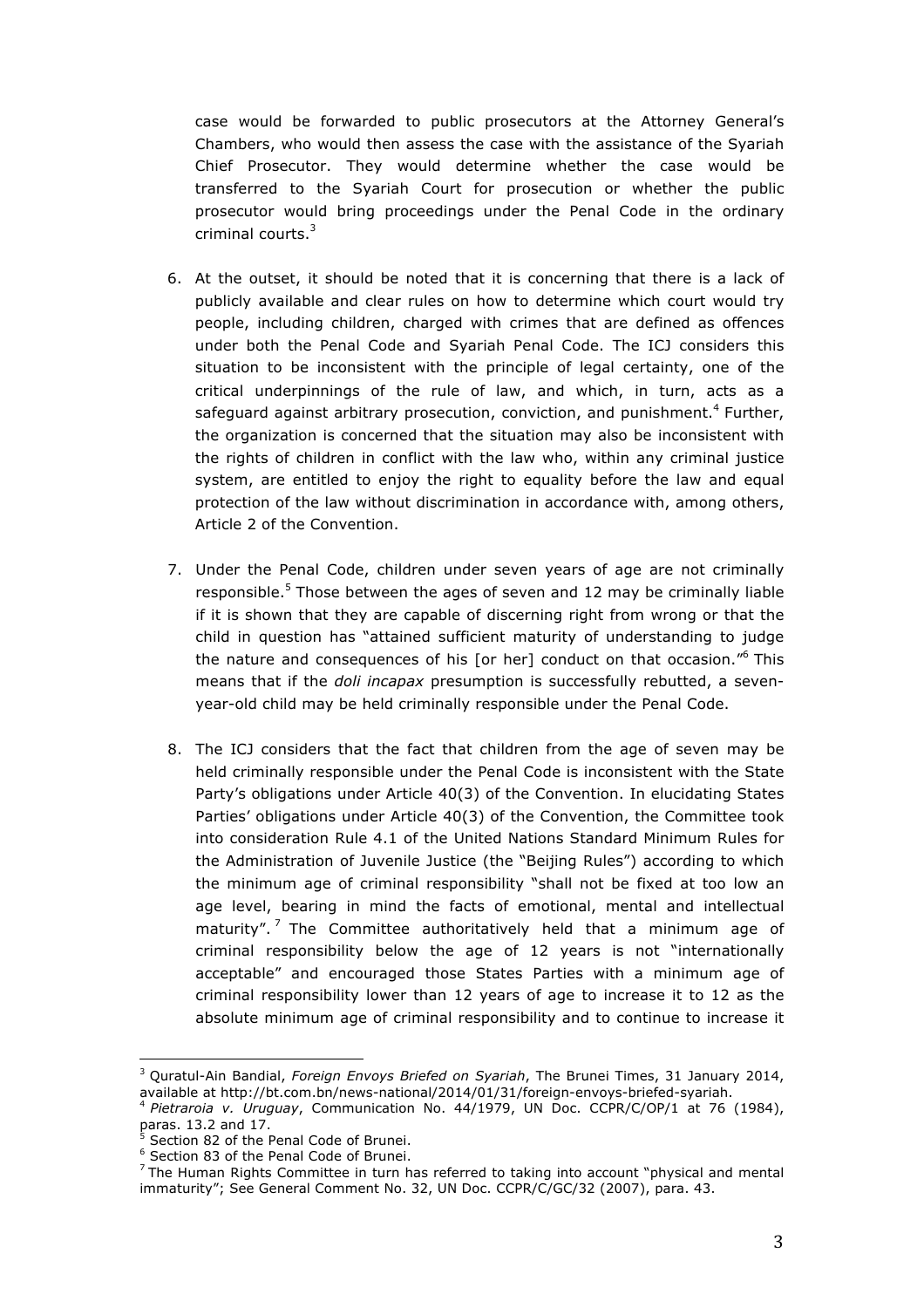to a higher age level.<sup>8</sup> On several occasions, the Committee has recommended to States Parties to raise the minimum age of criminal responsibility. For instance, the Committee recommended to Indonesia to "consider raising the minimum age of criminal responsibility to at least 14 years of age."<sup>9</sup> The Committee also recommended to Pakistan to "raise the minimum age of criminal responsibility to an internationally acceptable level and ensure that children below 18 years are accorded the protection of juvenile justice provisions and are not treated as adults." $10$  In 2008, the Committee recommended to the United Kingdom of Great Britain and Northern Ireland to raise its minimum age of criminal responsibility, noting that the criminal age of responsibility is set at 8 years in Scotland and 10 years for England, Wales, and Northern Ireland.<sup>11</sup>

- 9. In addition to having expressed concern about the setting of a minimum age of criminal responsibility at too low an age, the Committee has also expressed concern about the failure to establish a minimum age of criminal responsibility, $12$  which is the case in Brunei under the Syariah Penal Code, which does not provide a precise minimum age of criminal responsibility. Instead, it establishes, under Section 12, that a child who is not yet capable of discerning right from wrong or who is not yet able to comprehend the social significance of his or her behaviour cannot be held criminally responsible.<sup>13</sup> In addition, children who are capable of discerning right from wrong, but have not yet reached puberty (not *baligh*14) and have committed crimes punishable with *hadd* <sup>15</sup> or *qisas* punishments, <sup>16</sup> upon conviction, shall not receive sentences imposing the *hadd* or *qisas* penalties. If convicted they may, however, be sentenced to other punishments provided under the Syariah Penal Code.<sup>17</sup>
- 10. States parties are obliged under the Convention to establish a specific minimum age below which children shall be presumed not to have the capacity to infringe the penal law. The minimum age of criminal responsibility means

 $8$  Committee on the Rights of the Child, General Comment No. 10: Children's rights in juvenile justice, UN Doc. CRC/C/GC/10 (25 April 2007), para. 32.

Committee on the Rights of the Child, Concluding observations on the combined third and fourth periodic reports of Indonesia, UN Doc. CRC/C/IDN/CO/3-4 (10 July 2014), para. 78.

<sup>&</sup>lt;sup>10</sup> Committee on the Rights of the Child, Consideration of reports submitted by States Parties under Article 44 of the Convention, Concluding observations: Pakistan, UN Doc. CRC/C/PAK/CO/3-4 (15 October 2009), para. 100.

<sup>11</sup> Committee on the Rights of the Child, Concluding Observations: United Kingdom of Great Britain and Northern Ireland, UN Doc. CRC/C/GBR/CO/4 (2008), para. 78.

 $12$  See the concern expressed by the Committee with respect to the failure to fix a minimum age of criminal responsibility, Concluding Observations: Senegal, CRC/C/15/Add 44, paras. 11, 25.

<sup>&</sup>lt;sup>13</sup> Section 12 of the Syariah Penal Code states: "Nothing is an offence which is done by a child who is not *mumaiyiz*." *Mumaiyiz* is defined under Section 3 of the Syariah Courts Evidence Order 2001 as "a child who has attained the age of being capable of differentiating a matter."

<sup>14</sup> Section 3(1) of the Syariah Courts Evidence Order 2001, defines *baligh* as "a person who has attained the age of puberty."

<sup>&</sup>lt;sup>15</sup> Hadd punishments are those fixed in the Quran, e.g. amputation of hand or death, for crimes considered to be against "the rights of God", e.g. robbery, adultery, rape, and consensual samesex relations.<br><sup>16</sup> Oisas punishments entail retaliation or similar punishment.

<sup>&</sup>lt;sup>17</sup> Section 13 of the Syariah Penal Code states: "No *hadd* or *qisas* punishment may be imposed for any offence attracting *hadd* or *qisas* punishment, committed by a *mumaiyiz* child who is not *baligh,* but [the child] may be punished with punishments other than *hadd* or *qisas*."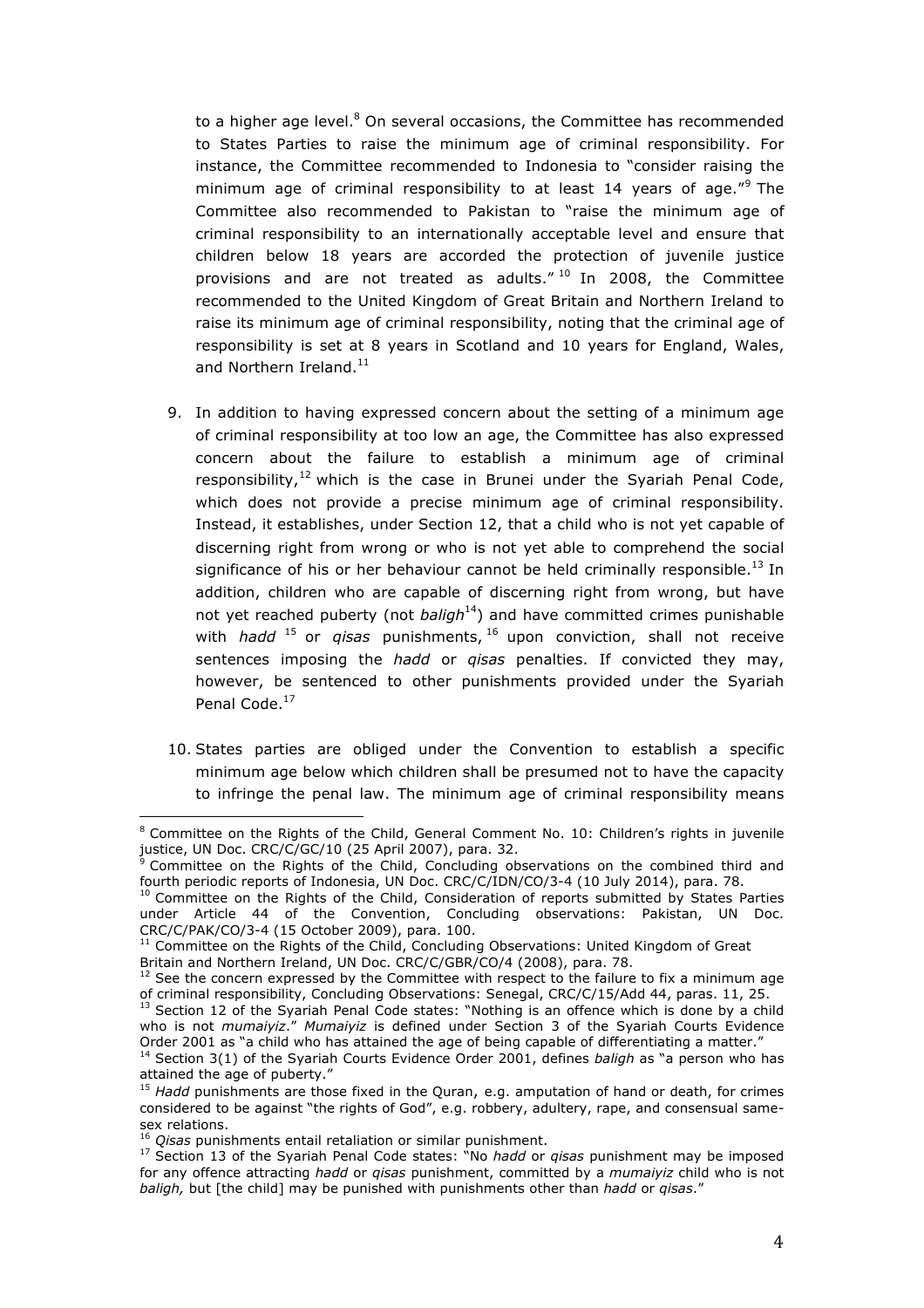that children who commit an offence at an age below that minimum cannot be held criminally responsible. If they do commit an offence when below the minimum age of criminal responsibility, instead of being charged, "special protective measures can be taken, if necessary, in their best interests."<sup>18</sup>

#### **ii. the minimum age of marriage and forced marriage**

- 11. The laws of Brunei prescribe a very low minimum age of marriage and, in certain instances, the age prescribed differs for boys and girls. Under the Marriage Act, the age of consent for marriage for both boys and girls is 14 years old.19
- 12. Ethnic Chinese constitute at least 15% of Brunei's population and marriages contracted under established Chinese customs fall under the Chinese Marriage Act, where the minimum marriage age for girls is 15 years of age.<sup>20</sup> The Chinese Marriage Act does not provide for a minimum age of marriage for boys. Under customary marriage laws, the minimum age of marriage for Muslim girls is 16 years of age, while for Muslim boys it is 18 years of age.<sup>21</sup>
- 13. Under international law, child marriage is defined as any marriage where one of the parties is under the age of 18 years.<sup>22</sup> Ordinarily, child marriage is considered to be a form of forced marriage, given that one and/or both parties have not expressed full, free and informed consent.<sup>23</sup> Even where children are not forced into marriage, the Committee on the Elimination of Discrimination against Women has held that consent cannot be considered as 'free and full' as a child's capacity to appreciate the implications of marriage and to make an informed choice about a life partner may not yet be fully developed. $^{24}$  Child marriage is considered as a harmful practice and may amount to ill-

 $18$  Committee on the Rights of the Child, General Comment No. 10: Children's rights in juvenile justice, UN Doc. CRC/C/GC/10 (25 April 2007), para. 31.

Section  $3(1)(a)$  of the Marriage Act (Note: marriages solemnized under the Marriage Act are those between persons not Muslim, Hindu, or Buddhist).

<sup>20</sup> Section 6 of the Chinese Marriage Act. (Note: the Chinese Marriage Act covers those marriages contracted according to established Chinese law or custom.)

 $21$  Committee on the Elimination of Discrimination against Women, Concluding observations on the combined initial and second periodic reports of Brunei Darussalam, UN Doc. CEDAW/C/BRN/CO/1-2 (24 November 2014), para. 38(b).

<sup>&</sup>lt;sup>22</sup> Neither the Convention on the Elimination of All Forms of Discrimination against Women (the Women's Convention) nor the Convention on the Rights of the Child prescribe a minimum age for marriage but both the Committee and the Committee on the Elimination of Discrimination against Women have advocated that the minimum age of marriages for men and women should be 18 years (Committee on the Rights of the Child, general comment No. 4, paras. 9 and 20; Committee on the Elimination of Discrimination against Women, general recommendation No. 21, para. 36). See also Committee on the Elimination of Discrimination Against Women and Committee on the Rights of the Child, Joint general recommendation (No. 31 for the CEDAW Committee and No. 18 for the Committee on the Rights of the Child), UN Doc. CEDAW W/C/GC/31 – CRC/C/GC/18 (4 November 2014), para. 19.

 $^{23}$  Committee on the Elimination of Discrimination Against Women and Committee on the Rights of the Child, Joint general recommendation (No. 31 for the CEDAW Committee and No. 18 for the Committee on the Rights of the Child), UN Doc. CEDAW W/C/GC/31 – CRC/C/GC/18 (4 November 2014), para. 20.

 $24$  See Committee on the Elimination of Discrimination against Women, general recommendation No. 21, para. 36.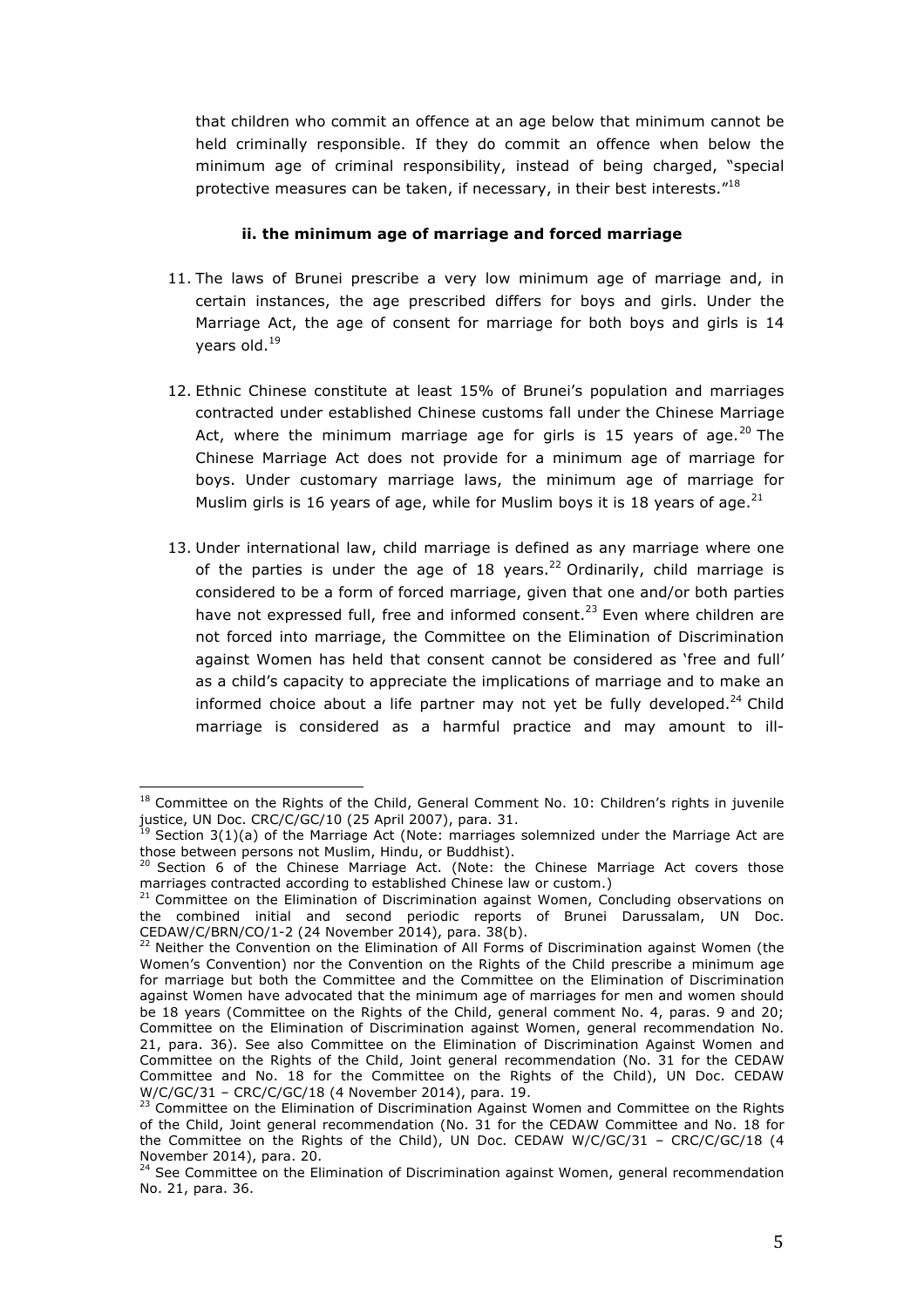treatment,  $25$  and it may violate a range of children's rights under the Convention, including the right of the child to be heard and the child's right to protection from all forms of violence.<sup>26</sup>

- 14. Child marriage has wide-ranging deleterious consequences, particularly for girls, including with respect to their rights to the highest attainable standard of health, education, freedom of movement, and equal status and responsibility within marriage. This is often the case because child marriages are often characterized by early or frequent pregnancy and childbirth, resulting in higher than average maternal morbidity and mortality rates and also contributing to higher rates of school dropouts, especially among girls; they often also lead to forced exclusion from school and increased risk of domestic violence, in addition to limiting girls' right to freedom of movement. In cases of child and/or forced marriage, in particular where the husband is significantly older than the wife, the girls generally have limited decision-making powers in relation to their own lives.<sup>27</sup> In light of this, as child marriage affects girls disproportionately, it may also constitute a form of gender-based violence, or violence against women and girls.<sup>28</sup> It is, in any event, a discriminatory practice affecting mostly girls and impeding the full realization of their human rights, as well as violating their right freely to choose a spouse and to enter into marriage by free and full consent.<sup>29</sup> The Women's Convention, to which Brunei is a party, expressly prohibits the marriage or the promise in marriage (betrothal) of children. $30$
- 15. Further, the Committee, on several occasions, expressed the view that "the minimum age of marriage and sexual consent for boys and girls must be the same, or it will be discriminatory. $^{\prime\prime}$ <sup>31</sup> Very recently, the Committee on the Elimination of Discrimination against Women (CEDAW Committee) expressed concern on the very low minimum age of marriage in Brunei and the different minimum ages for boys and girls. The CEDAW Committee therefore recommended to Brunei to "raise the minimum age of marriage for all girls and boys to 18 years."<sup>32</sup>

  $25$  As prohibited by the Convention, art. 24(3). See also Committee against Torture, Concluding Observations: Yemen, CAT/C/YEM/CO/2, para. 31.

 $\overline{P}$  As enshrined respectively in arts. 12 and 19 of the Convention.

<sup>&</sup>lt;sup>27</sup> Committee on the Elimination of Discrimination Against Women and Committee on the Rights of the Child, Joint general recommendation (No. 31 for the CEDAW Committee and No. 18 for the Committee on the Rights of the Child), UN Doc. CEDAW W/C/GC/31 – CRC/C/GC/18 (4 November 2014), para. 22. The differential in social and physical development between a child and an adult may undermine the equality of spouses in marriage, in particular where a young girl is married to a significantly older man (Women's Convention, art.  $16(1)$ ).

See Report of the Special Rapporteur on violence against women, its causes and consequences, E/CN.4/1999/68/Add.4, paras. 36-38.

 $^{29}$  As enshrined in ICCPR art. 23(3), ICESCR art. 10(1), CEDAW art. 16(1)(b); Convention on Consent to Marriage, Minmum Age for Marriage and Registration of Marriages art 2.  $30$  CEDAW, Art. 16(2).

<sup>&</sup>lt;sup>31</sup> Committee on the Rights of the Child, General Comment No. 4: Adolescent health and development in the context of the Convention on the Rights of the Child, UN Doc. CRC/GC/2003/4 (1 July 2003), para. 9.

<sup>&</sup>lt;sup>32</sup> Committee on the Elimination of Discrimination Against Women, Concluding observations on the combined initial and second periodic reports of Brunei Darussalam, UN Doc. CEDAW/W/C/BRN/CO/1-2 (14 November 2014), para. 39.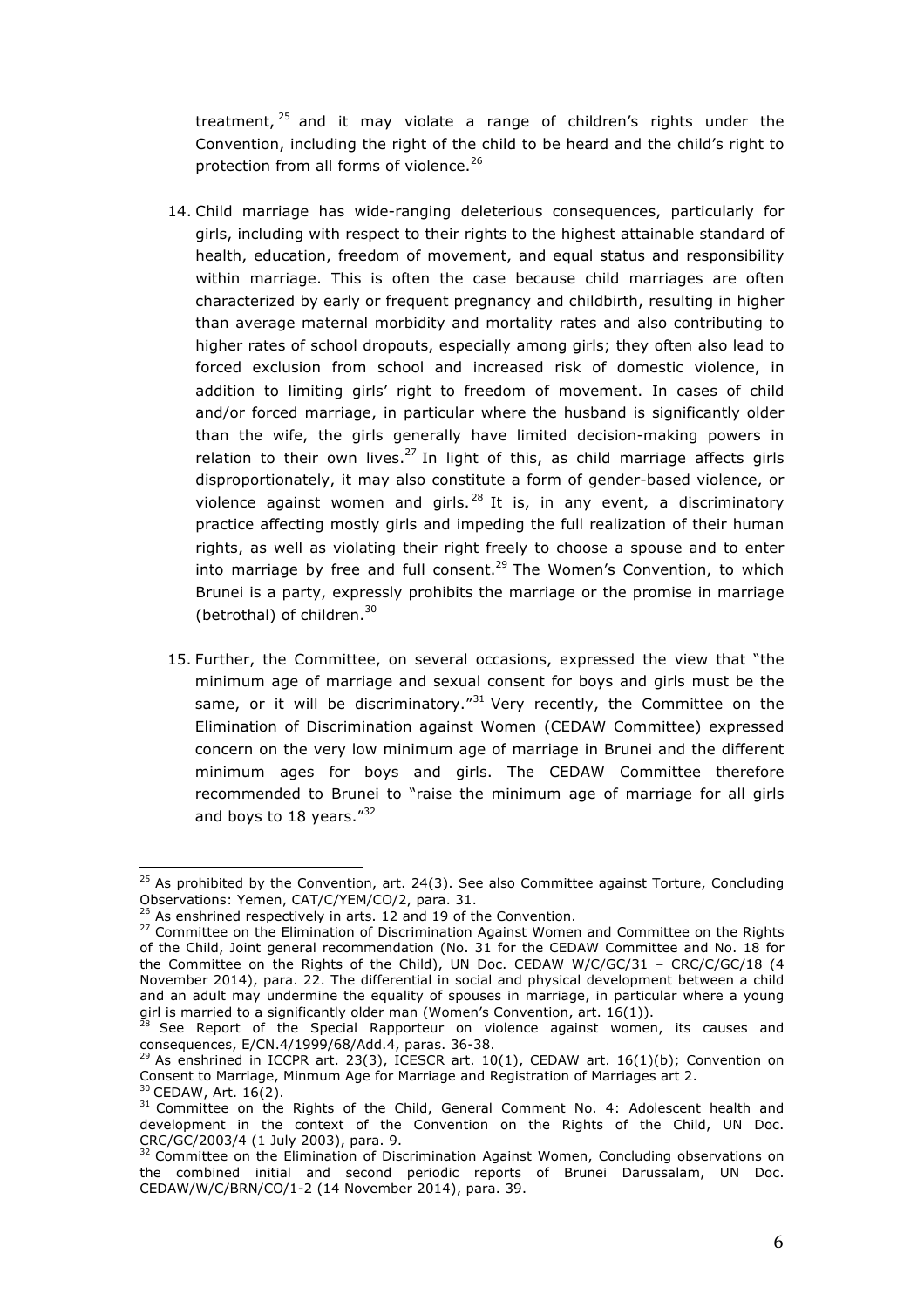16. Furthermore, observing that in certain States Parties forced marriages or remarriages were permitted on the basis of custom, religious beliefs or ethnic origins, the CEDAW Committee emphasized "a woman's right to choose a spouse and enter freely into marriage is central to her life and to her dignity and equality as a human being", and "a woman's right to choose when, if, and whom she will marry must be protected and enforced at law."<sup>33</sup>

### **iii. whipping as a judicially imposed punishment for children**

- 17. Whipping is one of the types of punishments prescribed under both the Syariah Penal Code and the ordinary Penal Code. Under the Syariah Penal Code, whipping is one of the types of punishments prescribed for crimes such as extramarital sexual relations (*zina*),<sup>34</sup> and rape (*zina bil-jabar*).<sup>35</sup> A child who is 15 years of age or above, but has not reached the age of puberty, and who has been convicted of *zina*, may be sentenced to be whipped from anything between 15 and 30 strokes and detained in a rehabilitation center for a period not exceeding three years.<sup>36</sup>
- 18. A child who is 15 years of age or above, but has not reached the age of puberty and has been found guilty of attempting to commit *zina* shall be sentenced to be whipped up to 10 strokes and shall be detained in a rehabilitation center for a term not exceeding one year.<sup>37</sup> A child who is 15 years of age or above but has not reached the age of puberty and who is convicted of abetting *zina*, shall be sentence to be whipped up to 15 strokes and detained in a rehabilitation center for a period not exceeding 3 years.<sup>38</sup>
- 19. A child convicted of rape who is 15 years of age or above but has not reached the age of puberty, shall be sentence to be whipped with 20 to 40 strokes and detained in a rehabilitation center for a period not exceeding five years.<sup>39</sup>
- 20. The ordinary Penal Code provides for sentences of whipping upon conviction for several crimes, such as gang robbery (Article 395), intentionally causing bodily harm in committing robbery (Article 394), and mischief by killing or maiming an animal (Article 428).
- 21. The Committee, in 2003, called on Brunei to abolish the sentence of whipping for boys.<sup>40</sup> Furthermore, the Committee has, on several occasions, stated that corporal punishment is a violation of the leading principles of juvenile justice and is also a violation of the right not to be subjected to cruel or degrading forms of punishment.

<sup>33</sup> UN Committee on the Elimination of Discrimination Against Women (CEDAW), *CEDAW General Recommendation No. 21: Equality in Marriage and Family Relations* (1994), para. 16. Section 68 of the Syariah Penal Code.

<sup>&</sup>lt;sup>35</sup> Section 75 of the Syariah Penal Code.

<sup>&</sup>lt;sup>36</sup> Section 70 of the Syariah Penal Code.

<sup>&</sup>lt;sup>37</sup> Section 72 of the Syariah Penal Code.

<sup>&</sup>lt;sup>38</sup> Section 74 of the Syariah Penal Code.

<sup>&</sup>lt;sup>39</sup> Section 77 of the Syariah Penal Code.

 $40$  Committee on the Rights of the Child, Concluding observations on Brunei Darussalam, UN Doc. CRC/C/15/Add. 219 (27 October 2003), para. 55.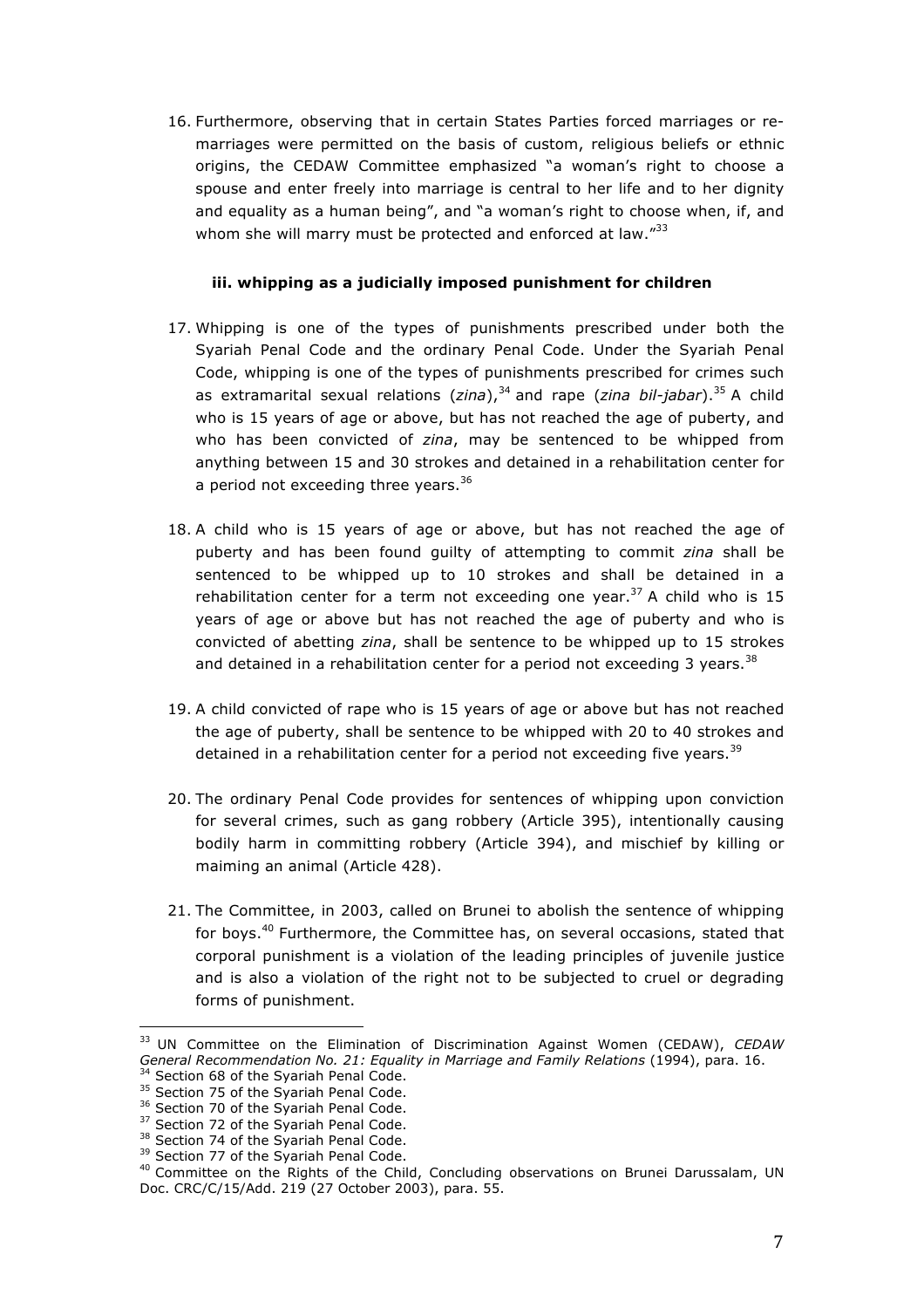- 22. In certain States, the Committee observed that children, in some cases from a very young age, in other cases from the time they have are judged to have reached puberty, may be sentenced to punishments of extreme violence, prescribed under certain interpretations of religious law. These punishments violate the Convention and other international human rights standards.<sup>41</sup> Several UN and regional human rights bodies have held that corporal punishment, such as flogging or whipping, constitutes cruel, inhuman or degrading treatment or punishment, or even torture.<sup>42</sup>
- 23. The Committee has also observed that some States parties justify the imposition of corporal punishment on the basis of religion, suggesting that certain interpretations of religious texts not only justify its use, but prescribe its imposition as a religious duty in certain circumstances. In those contexts, the Committee has noted that practice of a religion or belief must be consistent with respect for children's human dignity and physical integrity. Freedom to practice one's religion or belief may be legitimately limited in order to protect the fundamental rights and freedoms of others.

#### **iv. undue limitations on the right to freedom of religion of children**

- 24. The Government of Brunei has imposed several measures recently that limit celebrations of other religions, such as the Christian and Buddhist religions. For instance, last December 2014, the Syariah Affairs Department's Religious Enforcement Division visited businesses owned by both Muslim and non-Muslim in Bandar Seri Begawan and allegedly instructed them to take down Christmas decorations such as Christmas trees, banners, and Santa Claus figures. $43$
- 25. According to a press release issued by the Ministry of Religious Affairs, Muslims should not follow celebrations such as Christmas that are in no way

 $41$  Committee on the Rights of the Child, General Comment No. 8: The right of the child to protection from corporal punishment and other cruel or degrading forms of punishment (arts. 19; 28, para. 2; and 37, inter alia), UN Doc. CRC/C/GC/8 (2007), para. 29.

 $^{42}$  Human Rights Committee, general comment No. 20, para. 5; Communication No. 759/1997, Osbourne v. Jamaica Views adopted by the Human Rights Committee on 15 March 2000, paras. 9.1, 9.2 and 11; Committee against Torture, concluding observations: Indonesia, CAT/C/IDN/CO/2, para. 15; and concluding observations: Yemen, CAT/C/YEM/CO/2/Rev.1, para. 18; Committee on Economic, Social and Cultural Rights, general comment no. 13, para. 41; Committee on the Rights of the Child, general comment No. 4, para. 17; Human Rights Council Resolution 8/8, art. 7(a). See also Inter-American Court of Human Rights, Caesar v Trinidad and Tobago, Judgment of 11 March 2005, Series C, No. 123, para. 88. According to the Human Rights Committee, the prohibition of torture and ill-treatment in the ICCPR "must extend to corporal punishment, including excessive chastisement ordered as punishment for a crime or as an educative or disciplinary measure", Human Rights Committee, general comment No. 20, para. 5. In its jurisprudence, the Committee has held that "[i]rrespective of the nature of the crime that is to be punished, however brutal it may be, it is the firm opinion of the Committee that corporal punishment constitutes cruel, inhuman and degrading treatment or punishment contrary to article 7 of the Covenant", Communication No. 759/1997, Osbourne v. Jamaica Views adopted by the Human Rights Committee on 15 March 2000, para. 9.1. See also Report of the Special Rapporteur on Torture, A/HRC/13/39/Add.5, paras. 209- 228.

<sup>43</sup> Prashanth Parameswaran, *Brunei's War on Christmas?*, The Diplomat, 25 December 2014, available at http://thediplomat.com/2014/12/bruneis-war-on-christmas/.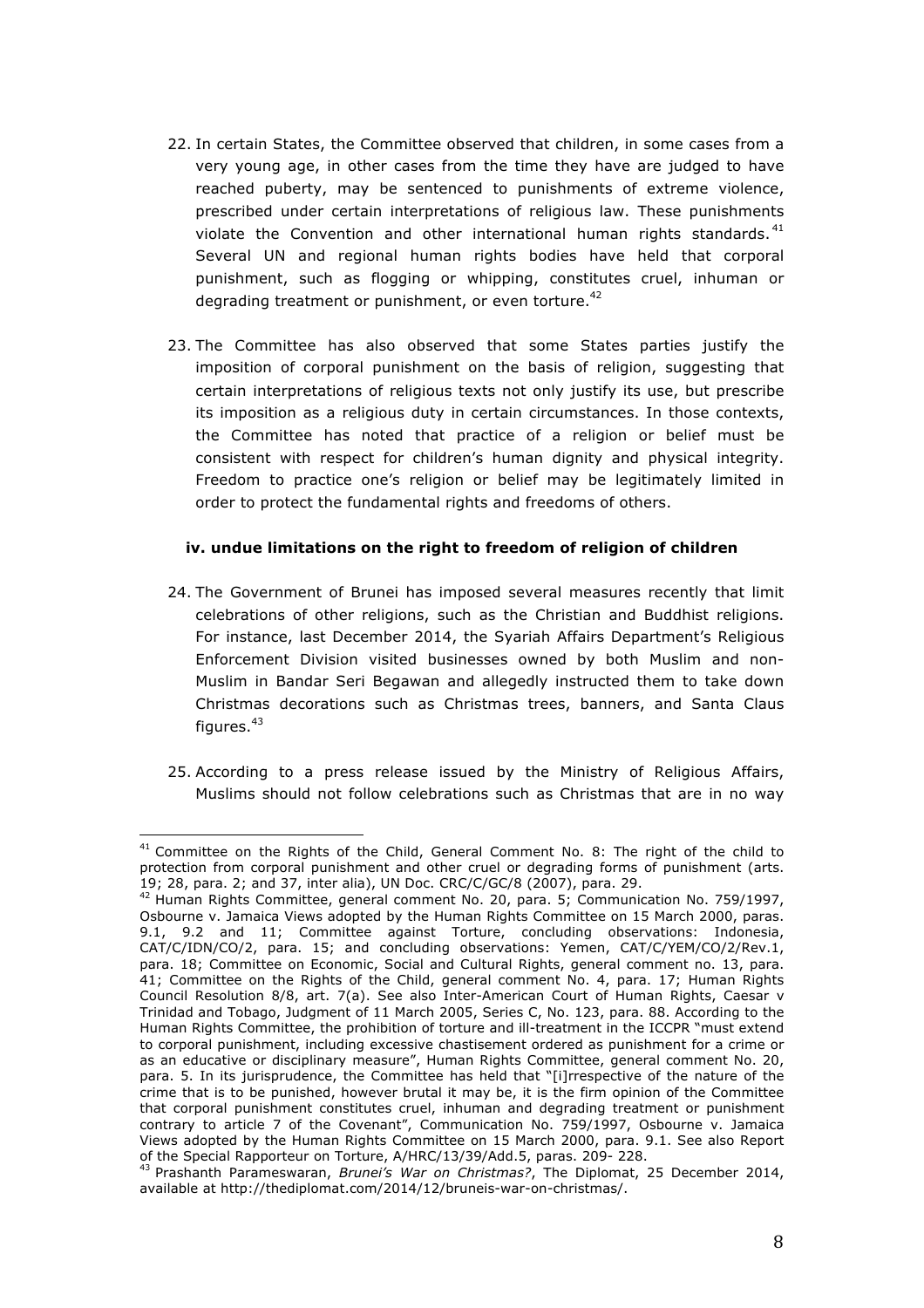related to Islam since this could "unknowingly damage the *aqidah* (faith) of Muslims." <sup>44</sup> In its press release, the Ministry of Religious Affairs also noted that there were Muslim children, teenagers, and adults that have been seen wearing hats or clothes resembling that of Santa Claus. It warned that these children, teenagers, and adults may be liable under Section  $207(1)^{45}$  of the Syariah Penal Code, which prohibits performing or practicing a ceremony or act contrary to Syariah law (Hukum Syariah).

- 26. On February 2014, a letter allegedly from the Government of Brunei was circulated in social media limiting Chinese New Year celebrations. Specifically, it said that lion dances could only be performed from 19 to 21 February 2015 and only in three places: the temple, school halls, and the homes of Chinese association members, and not at hotels, restaurants, commercial premises, roads or public areas. <sup>46</sup> The letter also specifically said that on 20 February 2015, which was a Friday, lion dances would only be allowed to be performed in the afternoon from 2:00pm to 5:15pm, following Friday prayers for Muslims. Lion dances could not be performed if accompanied by firecrackers or fireworks and members of the dance troupe must be Chinese students or Chinese community members. The Ministry of Home Affairs later confirmed that the contents of the letter that had been circulating though social media were accurate and indeed that the letter came from the Government.<sup>47</sup>
- 27. The Ministry of Religious Affairs has warned that those publicly displaying festivities of religions other than Islam may be prosecuted under Section 209(1) of the Syariah Penal Code,  $48$  which prohibits the propagation of religions other than Islam.
- 28. The ICJ considers that limiting the public display of festivities of religions other than Islam and threatening to prosecute under the Syariah Penal Code those who undertake such acts constitute undue limitations on the right to freedom of thought, conscience, and religion of children and may cause feelings of intolerance among the people living in Brunei. The Special Rapporteur on freedom of religion or belief, noted that anti-proselytism or anti-blasphemy

 <sup>44</sup> *Press release from the Ministry of Religious Affairs*, Brunei Times, 27 December 2014, available at http://www.bt.com.bn/print/1059367

 $^{15}$  Section 207(1) of the Syariah Penal Code: Any Muslim who (a) teaches or expounds any doctrine relating to the religion of Muslims in a manner contrary to Hukum Syariah; or (b) teaches, expounds any doctrine or carries out, performs or practices, a ceremony or act contrary to Hukum Syariah, is guilty of an offence and shall be liable on conviction to a fine not exceeding \$20,000, imprisonment for a term not exceeding 5 years or both.

<sup>46</sup> *Lion dances to see limited performance, no firecrackers or fireworks*, www.BruDirect.com, available at http://www.brudirect.com/0-national/national/national-local/item/18783-liondances-to-see-limited-performance-no-firecrackers-or-fireworks

<sup>47</sup> Prashanth Parameswaran, *Brunei cracks down on Chinese New Year*, The Diplomat, 14 February 2015, available at http://thediplomat.com/2015/02/brunei-cracks-down-on-chinesenew-year/

 $^{48}$  Section 209(1) of the Syariah Penal Code: Any person who propagates religion other than religion of Islam, to a Muslim or a person having no religion is guilty of an offence and shall be liable on conviction to a fine not exceeding \$20,000, imprisonment for a term not exceeding 5 years or both.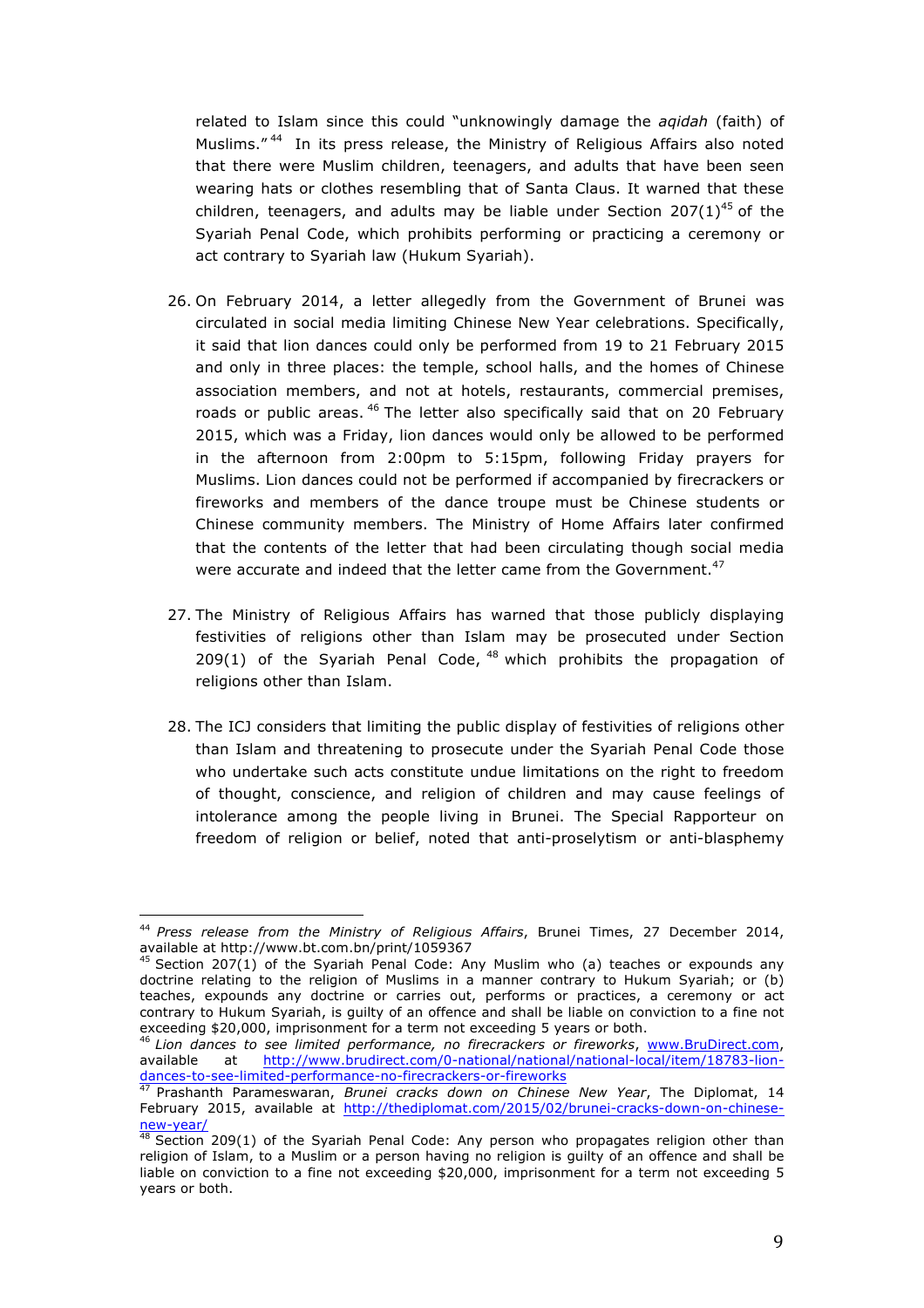laws, like Section 209(1) of the Syariah Penal Code,  $49$  disproportionally affect religious minorities and are likely to cause feelings of intolerance and acts of violence in the name of religion. $50$  Attacks against religious minorities also likely increase where there is a recognized "official" or State religion or when a religion is used as a medium to define national identity,  $51$  as in the case of Brunei.

29. The Special Rapporteur on freedom of religion or belief has said the obligation to respect the right to freedom of religion or belief requires States to "repeal anti-blasphemy laws, anti-conversion laws and criminal laws that discriminate against certain people according to their religious affiliations or beliefs or criminalize their "dissident" practices. Apart from further increasing the vulnerability of marginalized groups or individuals, these laws may give a pretext to vigilante groups and other perpetrators of hatred for intimidating people and committing acts of violence".<sup>52</sup>

#### **Recommendations**

Against the background of the information provided within this submission, and in the context of the thematic areas considered in this submission, the ICJ recommends that the following questions be included in the List of Issues for the examination of Brunei Darussalam:

# **i. On the minimum age of criminal responsibility**

- 1. Is the Government of Brunei Darussalam taking steps towards adopting and making publicly available official rules to determine whether a particular case will be tried in the ordinary criminal courts or the Syariah Courts?
- 2. What are the measures being taken by the Government of Brunei Darussalam to raise the minimum age of criminal responsibility to an internationally acceptable level?
- 3. What steps does the Government intend to take to ensure that the a minimum age of criminal responsibility, set at an internationally acceptable level, is provided under the Syariah Penal Code?
- 4. What measures does the Government of BD envisage taking to ensure that equality before the law and equal protection of the law is guaranteed to

<sup>&</sup>lt;sup>49</sup> Section 209(1) of the Syariah Penal Code: Any person who propagates religion other than religion of Islam, to a Muslim or a person having no religion is guilty of an offence and shall be liable on conviction to a fine not exceeding \$20,000, imprisonment for a term not exceeding 5 years or both.

Report of the Special Rapporteur on freedom of religion or belief, Heiner Bielefeldt, UN Doc. A/HRC/28/66 (29 December 2014) para 35.

<sup>&</sup>lt;sup>51</sup> Report of the Special Rapporteur on freedom of religion or belief, Heiner Bielefeldt, UN Doc. A/HRC/28/66 (29 December 2014) para 6.

<sup>52</sup> Report of the Special Rapporteur on freedom of religion or belief, Heiner Bielefeldt, UN Doc. A/HRC/28/66 (29 December 2014) para 42.